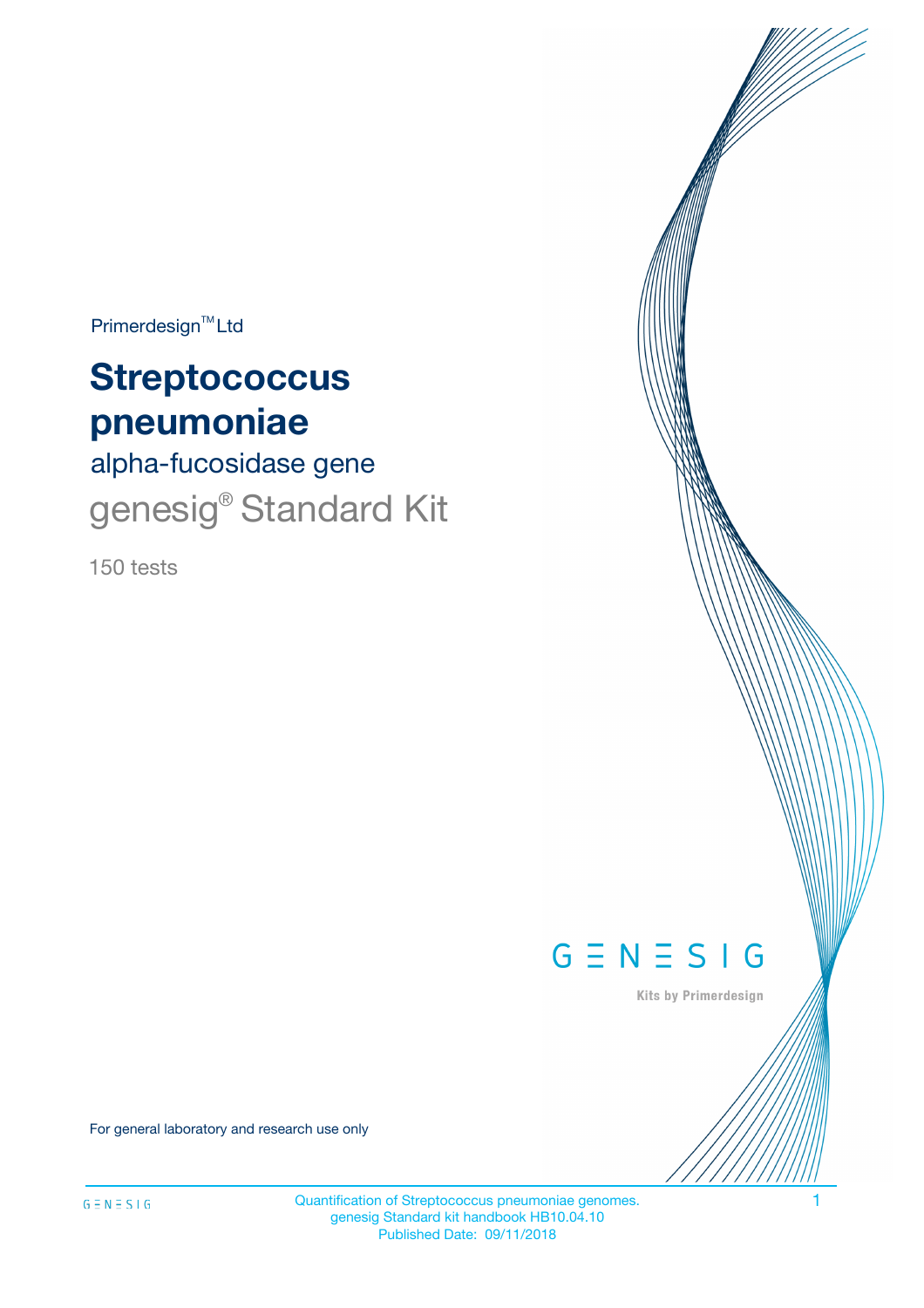## Introduction to Streptococcus pneumoniae

Streptococcus pneumoniae, or pneumococcus, is a Gram-positive, alpha-hemolytic diplococcus bacterium and a members of the genus Streptococcus. A significant human pathogen, S. pneumoniae was recognized as a major cause of pneumonia in the late 19th century and is the subject of many humoral immunity studies.

Despite the name, the organism causes many types of infection other than pneumonia, including acute sinusitis, otitis media, meningitis, osteomyelitis, septic arthritis, endocarditis, peritonitis, pericarditis, cellulitis, and brain abscess.

S. pneumoniae is the most common cause of bacterial meningitis in adults and children, and is one of the top two isolates found in otitis media. Pneumococcal pneumonia is more common in the very young and the very old.

S. pneumoniae can be differentiated from Streptococcus viridans, which is also alpha hemolytic, using an optochin test, as S. pneumoniae is optochin sensitive. The encapsulated, gram-positive coccoid bacteria have a distinctive morphology on gram stain, the so-called, "lancet shape." It has a polysaccharide capsule that acts as a virulence factor for the organism; 91 different capsular types are known, and these types differ in virulence, prevalence, and extent of drug resistance.

S. pneumoniae has several virulence factors, including the polysaccharide capsule mentioned earlier, that help it evade a host's immune system. It has pneumococcal surface proteins that inhibit complement-mediated opsonization, and it secretes IgA1 protease that will destroy secretory IgA produced by the body.

The risk of pneumococcal infection is much increased in persons with impaired IgG synthesis, impaired phagocytosis, or defective clearance of pneumococci. In particular, the absence of a functional spleen, through congenital asplenia, splenectomy, or sickle-cell disease predisposes one to a more severe course of infection (Overwhelming post-splenectomy infection) and prevention measures are indicated (see asplenia).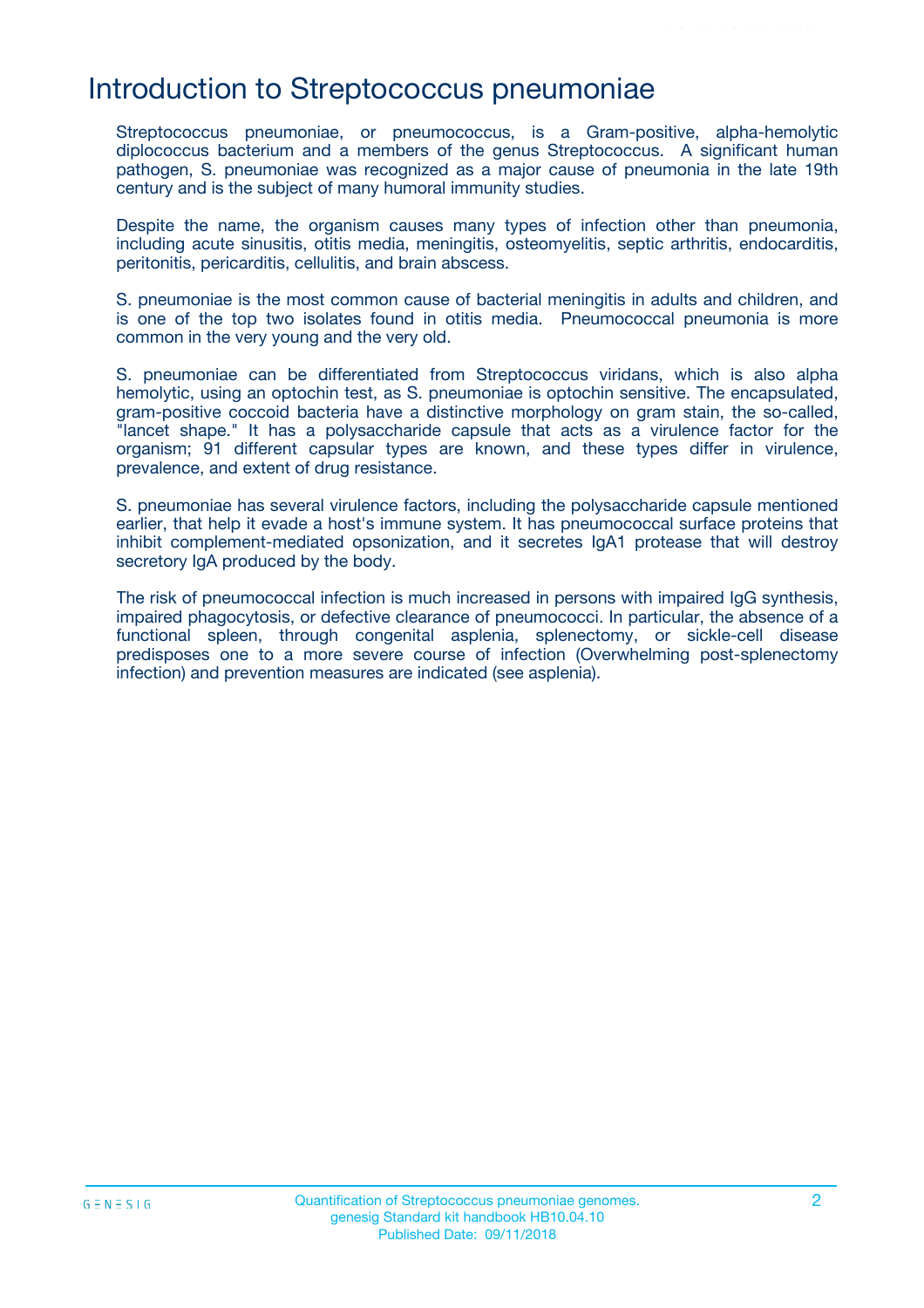

The Primerdesign genesig Kit for Streptococcus pneumoniae (S.pneumoniae) genomes is designed for the in vitro quantification of S.pneumoniae genomes. The kit is designed to have a broad detection profile. Specifically, the primers represent 100% homology with over 95% of the NCBI database reference sequences available at the time of design.

The dynamics of genetic variation means that new sequence information may become available after the initial design. Primerdesign periodically reviews the detection profiles of our kits and when required releases new versions.

The primers and probe sequences in this kit have 100% homology with over 95% of reference sequences in the NCBI database based on a comprehensive bioinformatics analysis.

If you require further information, or have a specific question about the detection profile of this kit then please send an e.mail to enquiry@primerdesign.co.uk and our bioinformatics team will answer your question.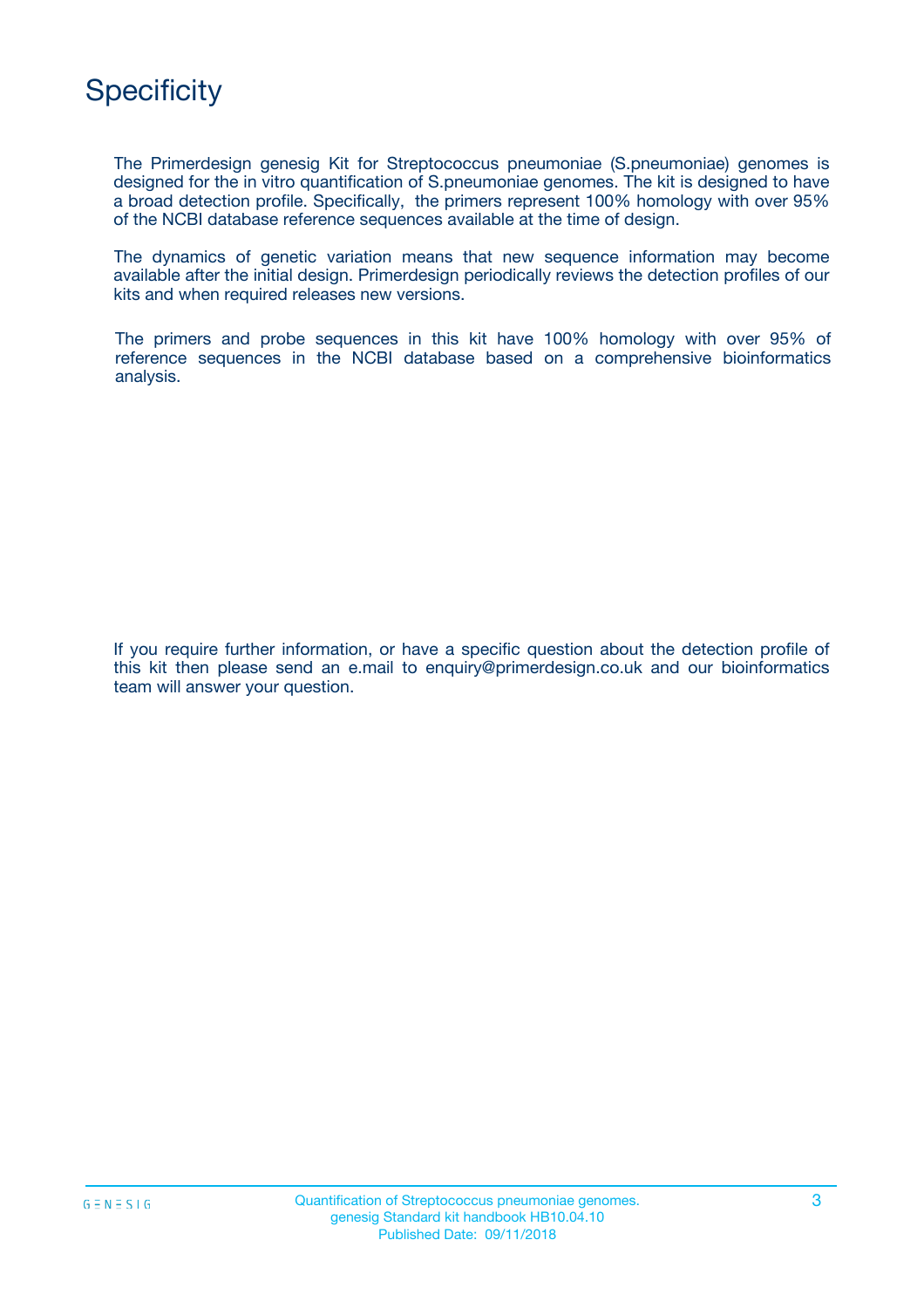## Kit contents

- **S.pneumoniae specific primer/probe mix (150 reactions BROWN)** FAM labelled
- **S.pneumoniae positive control template (for Standard curve RED)**
- **RNase/DNase free water (WHITE)** for resuspension of primer/probe mixes
- **Template preparation buffer (YELLOW)** for resuspension of positive control template and standard curve preparation

## Reagents and equipment to be supplied by the user

### **Real-time PCR Instrument**

#### **Extraction kit**

This kit is recommended for use with genesig Easy DNA/RNA extraction kit. However, it is designed to work well with all processes that yield high quality RNA and DNA with minimal PCR inhibitors.

#### **oasig**TM **lyophilised or Precision**®**PLUS 2X qPCR Master Mix**

This kit is intended for use with oasig or PrecisionPLUS2X qPCR Master Mix.

**Pipettors and Tips**

**Vortex and centrifuge**

**Thin walled 1.5 ml PCR reaction tubes**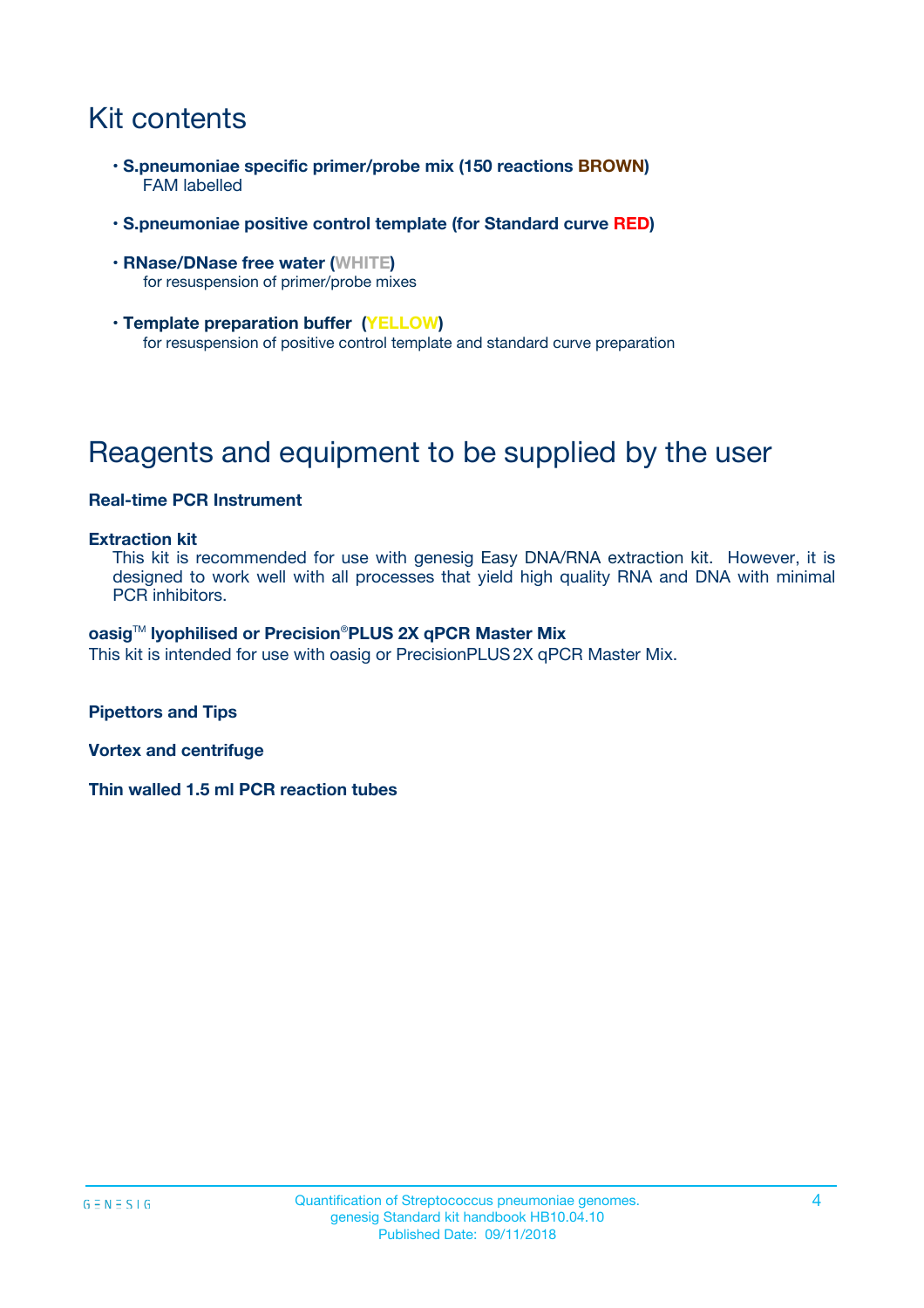### Kit storage and stability

This kit is stable at room temperature but should be stored at -20ºC on arrival. Once the lyophilised components have been resuspended they should not be exposed to temperatures above -20°C for longer than 30 minutes at a time and unnecessary repeated freeze/thawing should be avoided. The kit is stable for six months from the date of resuspension under these circumstances.

If a standard curve dilution series is prepared this can be stored frozen for an extended period. If you see any degradation in this serial dilution a fresh standard curve can be prepared from the positive control.

Primerdesign does not recommend using the kit after the expiry date stated on the pack.

### Suitable sample material

All kinds of sample material suited for PCR amplification can be used. Please ensure the samples are suitable in terms of purity, concentration, and DNA integrity. Always run at least one negative control with the samples. To prepare a negative-control, replace the template DNA sample with RNase/DNase free water.

### Dynamic range of test

Under optimal PCR conditions genesig S.pneumoniae detection kits have very high priming efficiencies of >95% and can detect less than 100 copies of target template.

### Notices and disclaimers

This product is developed, designed and sold for research purposes only. It is not intended for human diagnostic or drug purposes or to be administered to humans unless clearly expressed for that purpose by the Food and Drug Administration in the USA or the appropriate regulatory authorities in the country of use. During the warranty period Primerdesign genesig detection kits allow precise and reproducible data recovery combined with excellent sensitivity. For data obtained by violation to the general GLP guidelines and the manufacturer's recommendations the right to claim under guarantee is expired. PCR is a proprietary technology covered by several US and foreign patents. These patents are owned by Roche Molecular Systems Inc. and have been sub-licensed by PE Corporation in certain fields. Depending on your specific application you may need a license from Roche or PE to practice PCR. Additional information on purchasing licenses to practice the PCR process may be obtained by contacting the Director of Licensing at Roche Molecular Systems, 1145 Atlantic Avenue, Alameda, CA 94501 or Applied Biosystems business group of the Applera Corporation, 850 Lincoln Centre Drive, Foster City, CA 94404. In addition, the 5' nuclease assay and other homogeneous amplification methods used in connection with the PCR process may be covered by U.S. Patents 5,210,015 and 5,487,972, owned by Roche Molecular Systems, Inc, and by U.S. Patent 5,538,848, owned by The Perkin-Elmer Corporation.

## Trademarks

Primerdesign™ is a trademark of Primerdesign Ltd.

genesig $^\circledR$  is a registered trademark of Primerdesign Ltd.

The PCR process is covered by US Patents 4,683,195, and 4,683,202 and foreign equivalents owned by Hoffmann-La Roche AG. BI, ABI PRISM® GeneAmp® and MicroAmp® are registered trademarks of the Applera Genomics (Applied Biosystems Corporation). BIOMEK® is a registered trademark of Beckman Instruments, Inc.; iCycler™ is a registered trademark of Bio-Rad Laboratories, Rotor-Gene is a trademark of Corbett Research. LightCycler™ is a registered trademark of the Idaho Technology Inc. GeneAmp®, TaqMan® and AmpliTaqGold® are registered trademarks of Roche Molecular Systems, Inc., The purchase of the Primerdesign reagents cannot be construed as an authorization or implicit license to practice PCR under any patents held by Hoffmann-LaRoche Inc.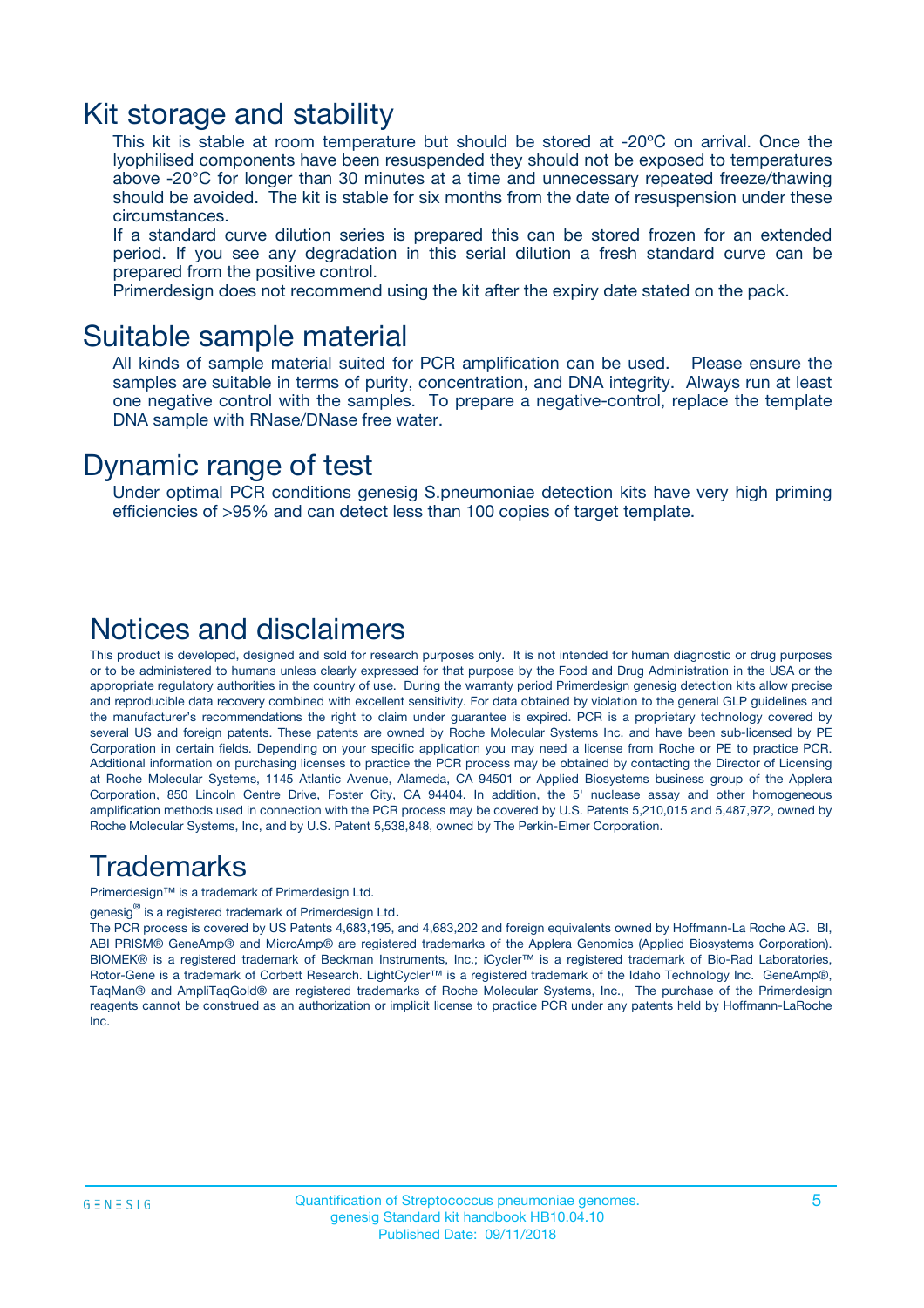## Principles of the test

#### **Real-time PCR**

A S.pneumoniae specific primer and probe mix is provided and this can be detected through the FAM channel.

The primer and probe mix provided exploits the so-called TaqMan® principle. During PCR amplification, forward and reverse primers hybridize to the S.pneumoniae DNA. A fluorogenic probe is included in the same reaction mixture which consists of a DNA probe labeled with a 5`-dye and a 3`-quencher. During PCR amplification, the probe is cleaved and the reporter dye and quencher are separated. The resulting increase in fluorescence can be detected on a range of qPCR platforms.

#### **Positive control**

For copy number determination and as a positive control for the PCR set up, the kit contains a positive control template. This can be used to generate a standard curve of S.pneumoniae copy number / Cq value. Alternatively the positive control can be used at a single dilution where full quantitative analysis of the samples is not required. Each time the kit is used, at least one positive control reaction must be included in the run. A positive result indicates that the primers and probes for detecting the target S.pneumoniae gene worked properly in that particular experimental scenario. If a negative result is obtained the test results are invalid and must be repeated. Care should be taken to ensure that the positive control does not contaminate any other kit component which would lead to false-positive results. This can be achieved by handling this component in a Post PCR environment. Care should also be taken to avoid cross-contamination of other samples when adding the positive control to the run. This can be avoided by sealing all other samples and negative controls before pipetting the positive control into the positive control well.

#### **Negative control**

To validate any positive findings a negative control reaction should be included every time the kit is used. For this reaction the RNase/DNase free water should be used instead of template. A negative result indicates that the reagents have not become contaminated while setting up the run.

S.pneumoniae DNA is known to be highly prevalent within the air and environment generally and the negative control may therefore give a late positive signal due to environmental contamination. The interpretation of results section of this handbook gives guidance on how to interpret results where environmental contamination is evident.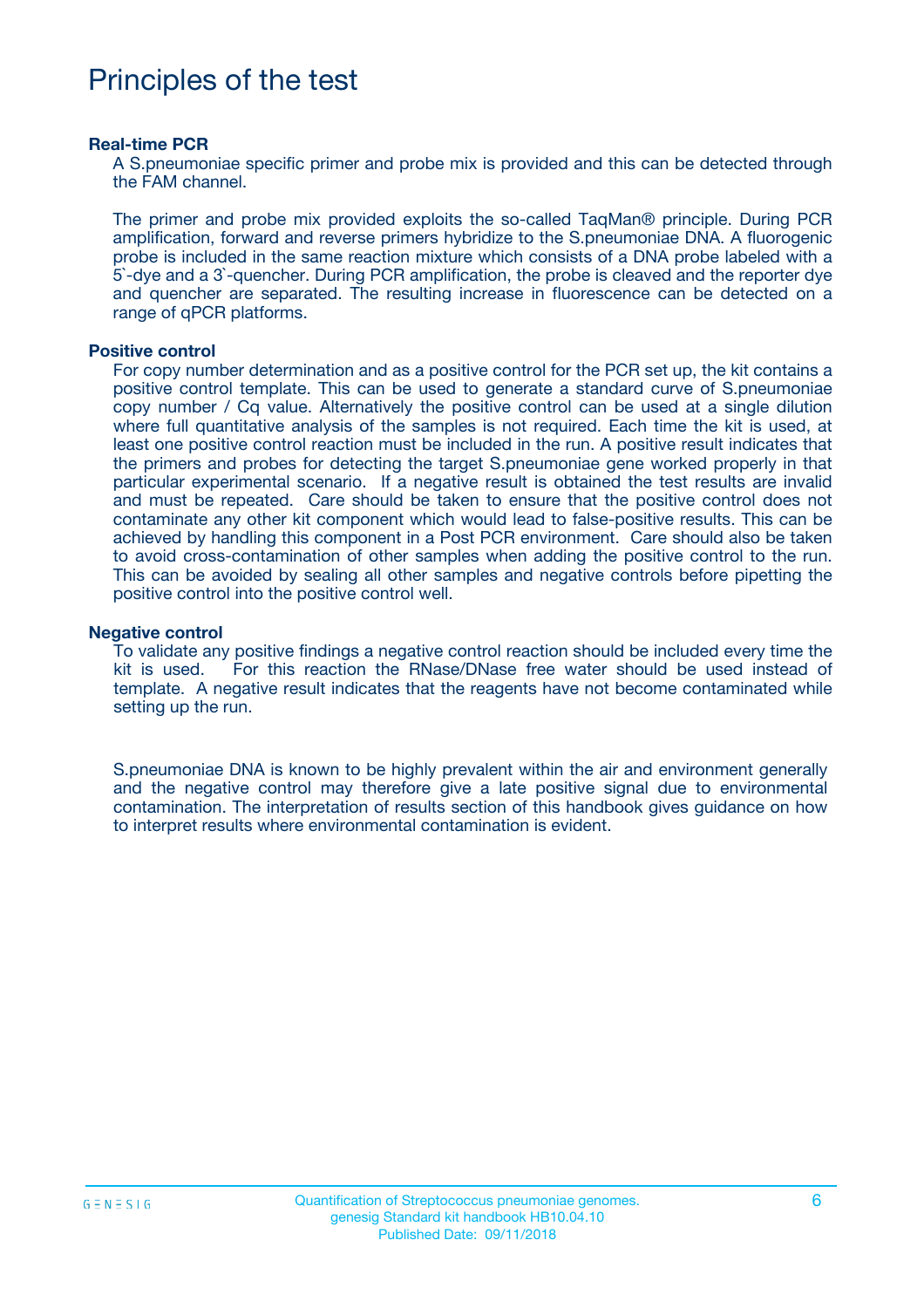## Resuspension protocol

To minimize the risk of contamination with foreign DNA, we recommend that all pipetting be performed in a PCR clean environment. Ideally this would be a designated PCR lab or PCR cabinet. Filter tips are recommended for all pipetting steps.

#### **1. Pulse-spin each tube in a centrifuge before opening.**

This will ensure lyophilised primer and probe mix is in the base of the tube and is not spilt upon opening the tube.

**2. Resuspend the kit components in the RNase/DNase free water supplied, according to the table below.**

To ensure complete resuspension, vortex each tube thoroughly.

| Component - resuspend in water        | Volume |
|---------------------------------------|--------|
| <b>Pre-PCR pack</b>                   |        |
| S.pneumoniae primer/probe mix (BROWN) | 165 ul |

### **3. Resuspend the positive control template in the template preparation buffer supplied, according to the table below:**

To ensure complete resuspension, vortex the tube thoroughly.

| Component - resuspend in template preparation buffer | <b>Nolume</b> |
|------------------------------------------------------|---------------|
| <b>Post-PCR heat-sealed foil</b>                     |               |
| S.pneumoniae Positive Control Template (RED) *       | 500 µl        |

\* This component contains high copy number template and is a VERY significant contamination risk. It must be opened and handled in a separate laboratory environment, away from the other components.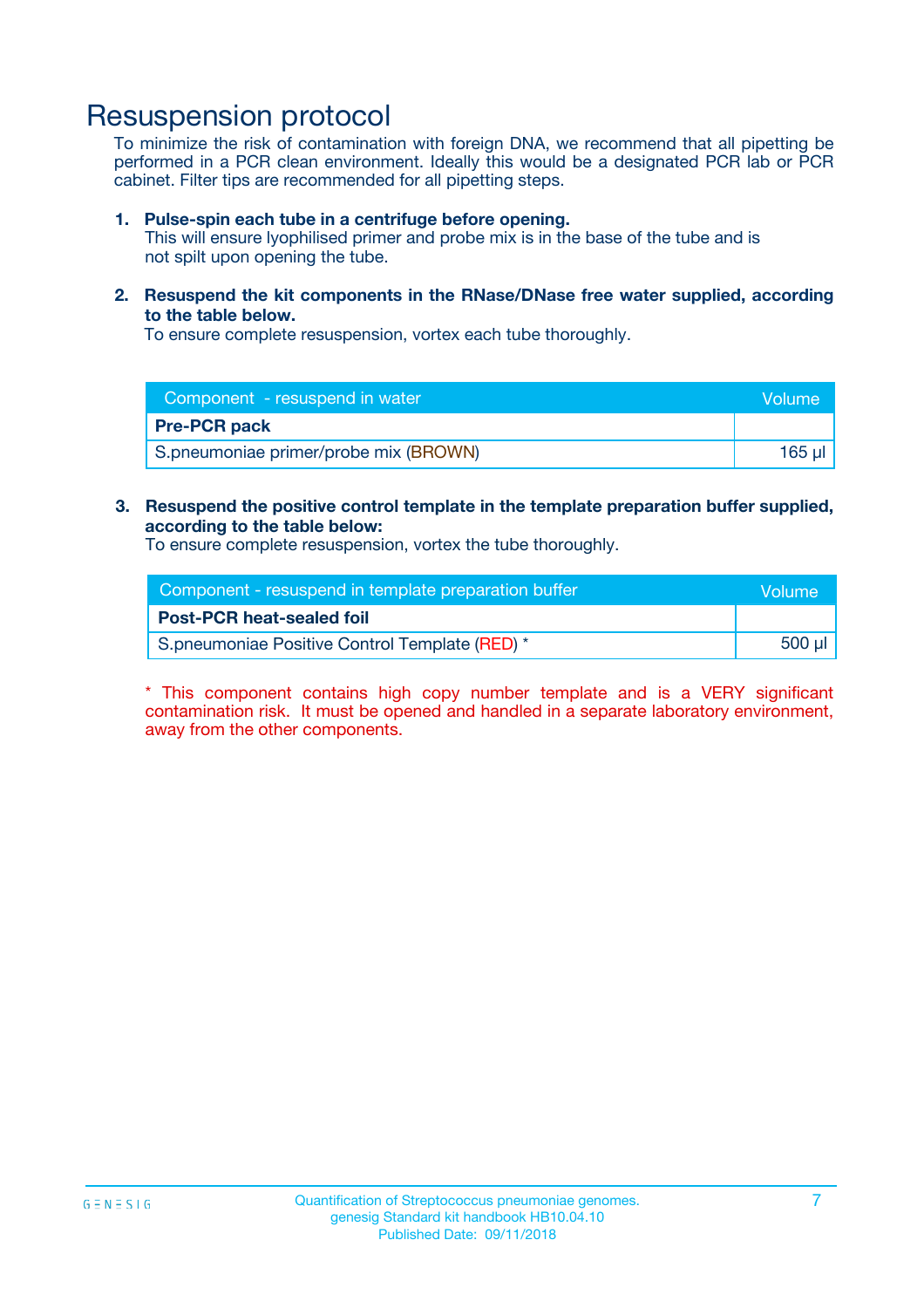## qPCR detection protocol

**1. For each DNA sample prepare a reaction mix according to the table below:** Include sufficient reactions for positive and negative controls.

| Component                                 | Volume          |
|-------------------------------------------|-----------------|
| oasig or PrecisionPLUS 2X qPCR Master Mix | 10 $\mu$        |
| S.pneumoniae primer/probe mix (BROWN)     | 1 $\mu$         |
| <b>RNase/DNase free water (WHITE)</b>     | $4 \mu$         |
| <b>Final Volume</b>                       | 15 <sub>µ</sub> |

- **2. Pipette 15µl of this mix into each well according to your qPCR experimental plate set up.**
- **3. Prepare DNA templates for each of your samples.**
- **4. Pipette 5µl of DNA template into each well, according to your experimental plate set up.**

For negative control wells use 5µl of RNase/DNase free water. The final volume in each well is 20µl.

**5. If a standard curve is included for quantitative analysis, prepare a reaction mix according to the table below:**

| Component                                 | Volume     |
|-------------------------------------------|------------|
| oasig or PrecisionPLUS 2X qPCR Master Mix | $10 \mu$   |
| S.pneumoniae primer/probe mix (BROWN)     | 1 µI       |
| <b>RNase/DNase free water (WHITE)</b>     | $4 \mu$    |
| <b>Final Volume</b>                       | $15$ $\mu$ |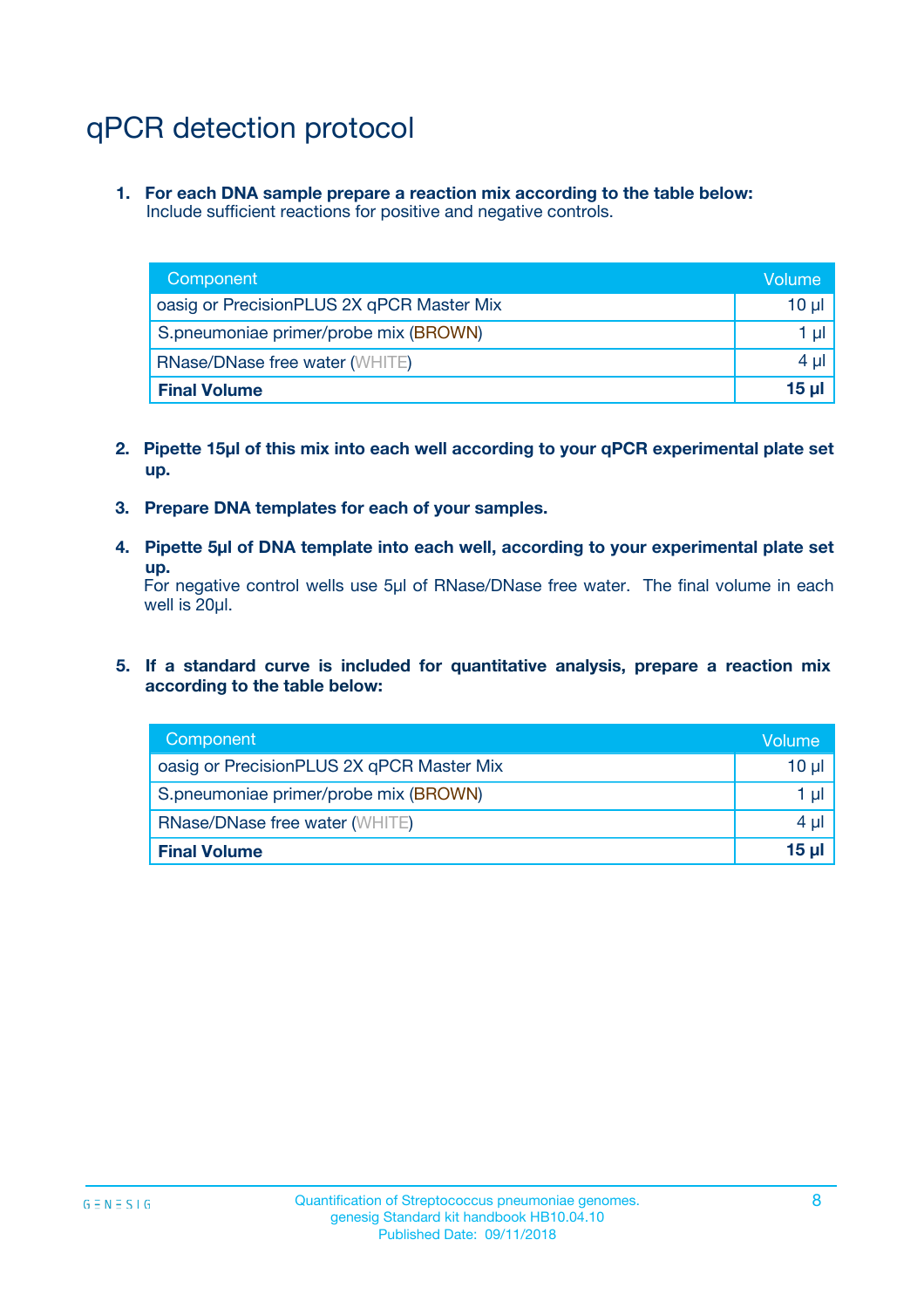### **6. Preparation of a standard curve dilution series.**

- 1) Pipette 90µl of template preparation buffer into 5 tubes and label 2-6
- 2) Pipette 10µl of Positive Control Template (RED) into tube 2
- 3) Vortex thoroughly
- 4) Change pipette tip and pipette 10µl from tube 2 into tube 3
- 5) Vortex thoroughly

Repeat steps 4 and 5 to complete the dilution series

| <b>Standard Curve</b>         | <b>Copy Number</b>     |
|-------------------------------|------------------------|
| Tube 1 Positive control (RED) | $2 \times 10^5$ per µl |
| Tube 2                        | $2 \times 10^4$ per µl |
| Tube 3                        | $2 \times 10^3$ per µl |
| Tube 4                        | $2 \times 10^2$ per µl |
| Tube 5                        | 20 per µl              |
| Tube 6                        | $2$ per $\mu$          |

7. Pipette 5µl of standard template into each well for the standard curve according to your experimental plate set up.

The final volume in each well is 20µl.

## qPCR amplification protocol

Amplification conditions using oasig or PrecisionPLUS2X qPCR Master Mix.

| <b>Step</b> |                   | <b>Time</b>     | Temp           |
|-------------|-------------------|-----------------|----------------|
|             | Enzyme activation | 2 min           | $95^{\circ}$ C |
| Cycling x50 | Denaturation      | 10 <sub>s</sub> | 95 $°C$        |
|             | DATA COLLECTION * | 60 s            | 60 °C          |

\* Fluorogenic data should be collected during this step through the FAM channel